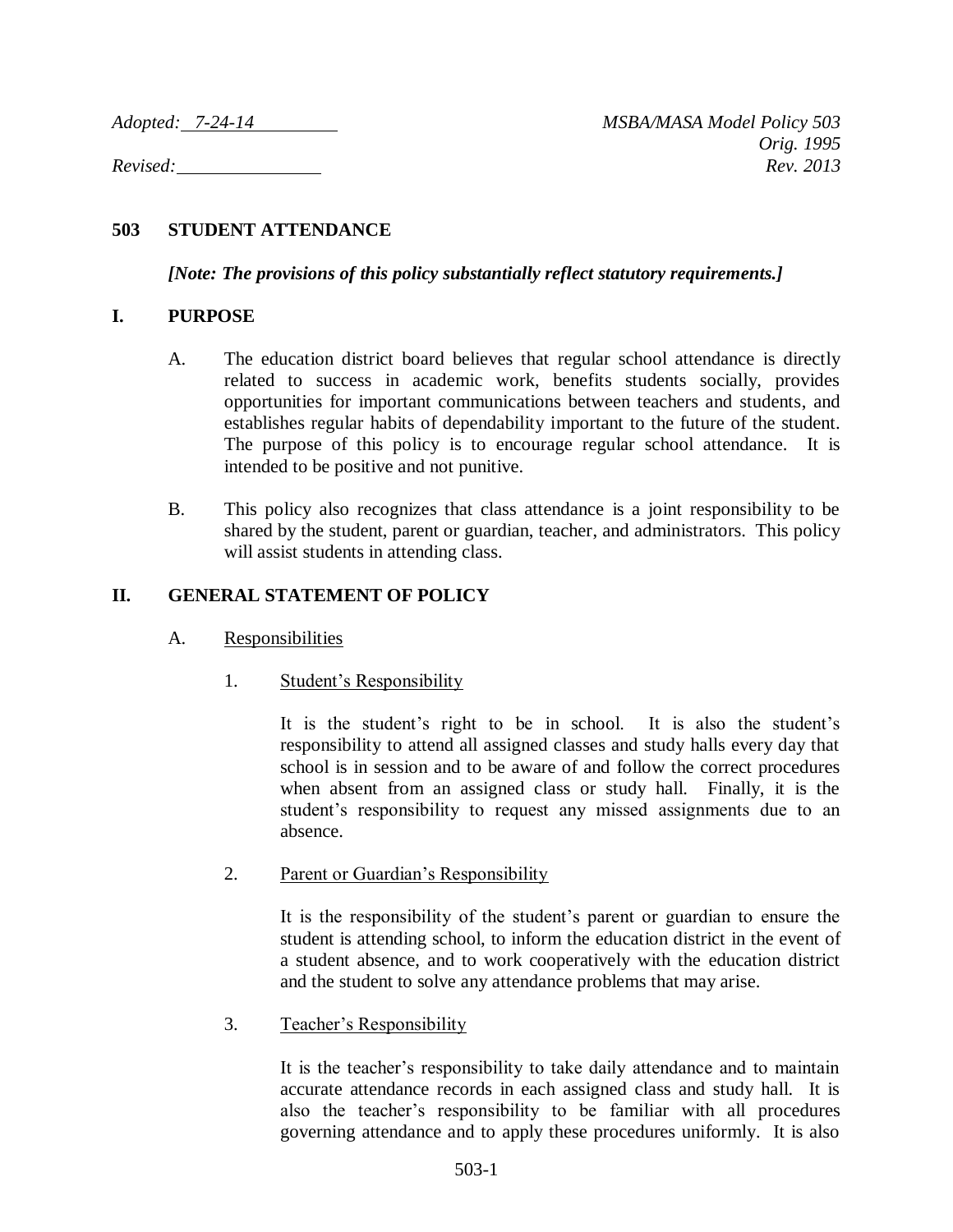the teacher's responsibility to provide any student who has been absent with any missed assignments upon request. Finally, it is the teacher's responsibility to work cooperatively with the student's parent or guardian and the student to solve any attendance problems that may arise.

- 4. Administrator's Responsibility
	- a. It is the administrator's responsibility to require students to attend all assigned classes and study halls. It is also the administrator's responsibility to be familiar with all procedures governing attendance and to apply these procedures uniformly to all students, to maintain accurate records on student attendance, and to prepare a list of the previous day's absences stating the status of each. Finally, it is the administrator's responsibility to inform the student's parent or guardian of the student's attendance and to work cooperatively with them and the student to solve attendance problems.
	- b. In accordance with the Minnesota Compulsory Instruction Law, Minn. Stat. § 120A.22, the students of the education district are REQUIRED to attend all assigned classes and/or study halls every day school is in session, unless the student has been excused by the education district board from attendance because the student has already completed state and school standards required to graduate from high education, has withdrawn, or has a valid excuse for absence.

# B. Attendance Procedures

Attendance procedures shall be presented to the education district board for review and approval. When approved by the education district board, the attendance procedures will be included as an addendum to this policy.

- 1. Excused Absences
	- a. To be considered an excused absence, the student's parent or legal guardian may be asked to verify, in writing, the reason for the student's absence from school. A note from a physician or a licensed mental health professional stating that the student cannot attend school is a valid excuse.
	- b. The following reasons shall be sufficient to constitute excused absences:
		- (1) Illness.
		- (2) Serious illness in the student's immediate family.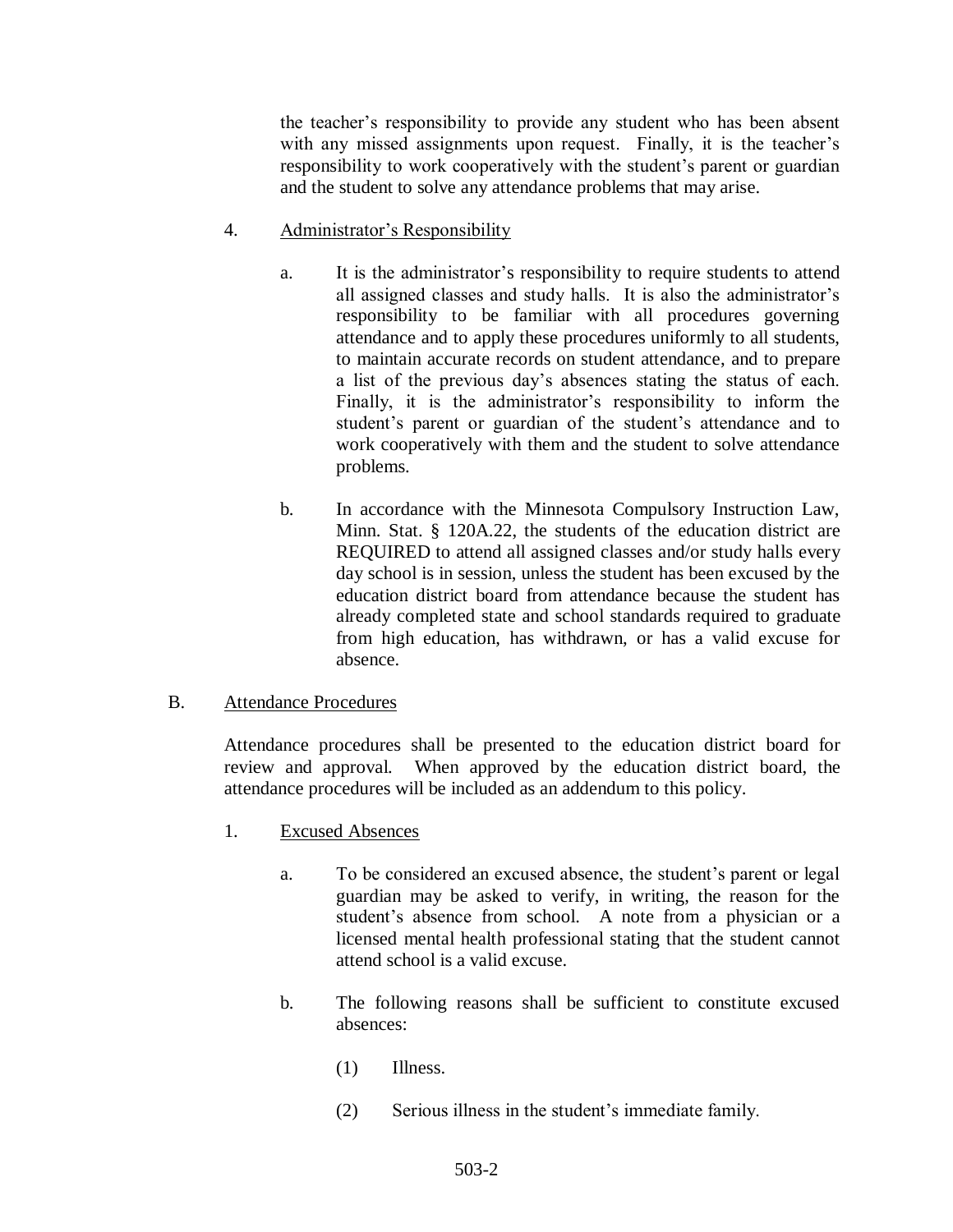- (3) A death or funeral in the student's immediate family or of a close friend or relative.
- (4) Medical, dental, or orthodontic treatment, or a counseling appointment.
- (5) Court appearances occasioned by family or personal action.
- (6) Religious instruction not to exceed three hours in any week.
- (7) Physical emergency conditions such as fire, flood, storm, etc.
- (8) Official education district field trip or other education district-sponsored outing.
- (9) Removal of a student pursuant to a suspension. Suspensions are to be handled as excused absences and students will be permitted to complete make-up work.
- (10) Family emergencies.
- (11) Active duty in any military branch of the United States.
- (12) A student's condition that requires ongoing treatment for a mental health diagnosis.

*[Note: State law provides that an education district board may include other exemptions in the education district's attendance policy. See Minn. Stat. § 120A.22, Subd. 12. When considering whether to add other exemptions, education district boards should consider the intent of the compulsory attendance law, which recognizes the educational value of regular attendance and class participation, and whether the proposed exemption is consistent with the intent of the law.]*

- c. Consequences of Excused Absences
	- (1) Students whose absences are excused are required to make up all assignments missed or to complete alternative assignments as deemed appropriate by the classroom teacher.
	- (2) Work missed because of absence must be made up within \_2\_\_\_ days from the date of the student's return to school. Any work not completed within this period shall result in "no credit" for the missed assignment. However, the building assistant director or the classroom teacher may extend the time allowed for completion of make-up work in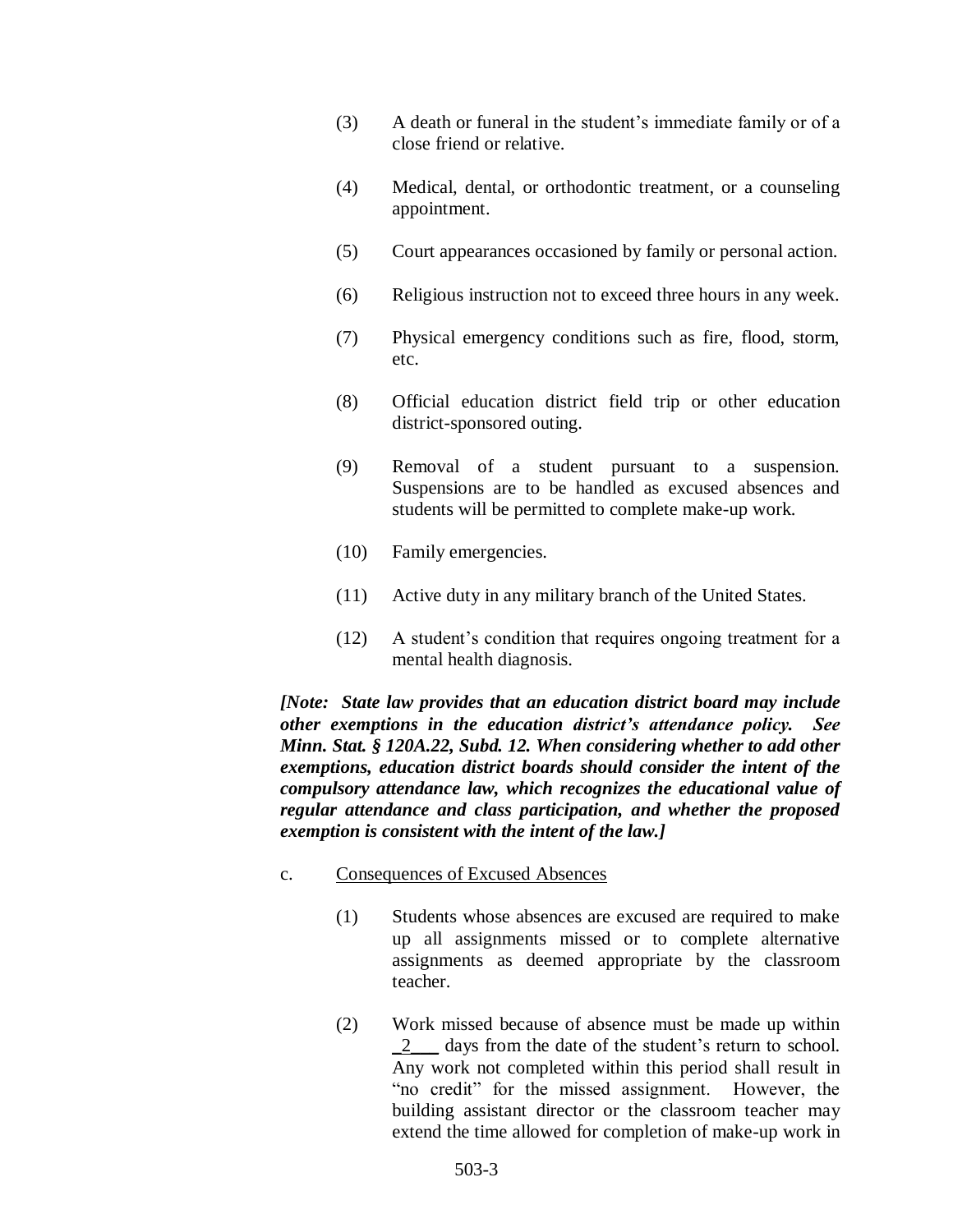the case of an extended illness or other extenuating circumstances.

- 2. Unexcused Absences
	- a. The following are examples of absences which will not be excused:
		- (1) Truancy. An absence by a student which was not approved by the parent and/or the education district.
		- (2) Any absence in which the student failed to comply with any reporting requirements of the education district's attendance procedures.
		- (3) Work at home.
		- (4) Work at a business, except under an education districtsponsored work release program.
		- (5) Vacations with family.
		- (6) Personal trips to school or colleges.
		- (7) Absences resulting from cumulated unexcused tardies (\_\_5\_\_ tardies equal one unexcused absence).
		- (8) Any other absence not included under the attendance procedures set out in this policy.

#### b. Consequences of Unexcused Absences

- (1) Absences resulting from official suspension will be handled in accordance with the Pupil Fair Dismissal Act, Minn. Stat. §§ 121A.40-121A.56.
- (2) Days during which a student is suspended from school shall not be counted in a student's total cumulated unexcused absences.
- (3) In cases of recurring unexcused absences, the administration may also request the county attorney to file a petition with the juvenile court, pursuant to Minnesota statutes.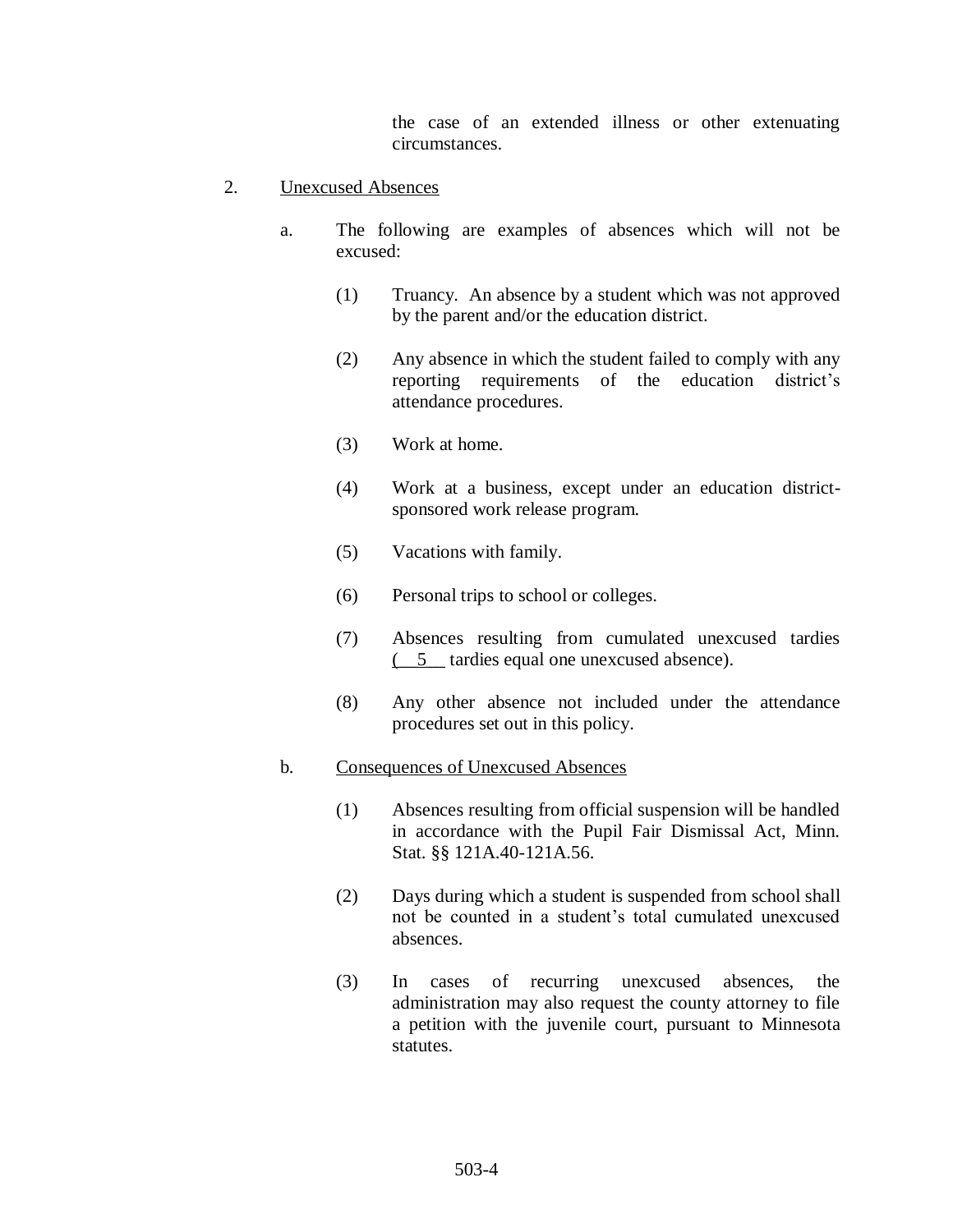# C. Tardiness

1. Definition: Students are expected to be in their assigned area at designated times. Failure to do so constitutes tardiness.

# 2. Procedures for Reporting Tardiness

- a. Students tardy at the start of school must report to the education district office for an admission slip.
- b. Tardiness between periods will be handled by the teacher.
- 3. Excused Tardiness

Valid excuses for tardiness are:

- a. Illness.
- b. Serious illness in the student's immediate family.
- c. A death or funeral in the student's immediate family or of a close friend or relative.
- d. Medical, dental, orthodontic, or mental health treatment.
- e. Court appearances occasioned by family or personal action.
- f. Physical emergency conditions such as fire, flood, storm, etc.
- g. Any tardiness for which the student has been excused in writing by an administrator or faculty member.
- 4. Unexcused Tardiness
	- a. An unexcused tardiness is failing to be in an assigned area at the designated time class period commences without a valid excuse.
	- b.  $\qquad 5$  unexcused tardies are equivalent to one unexcused absence.
- D. Participation in Extracurricular Activities and Education District-Sponsored Onthe-Job Training Programs
	- 1. This policy applies to all students involved in any extracurricular activity scheduled either during or outside the school day and any education district-sponsored on-the-job training programs.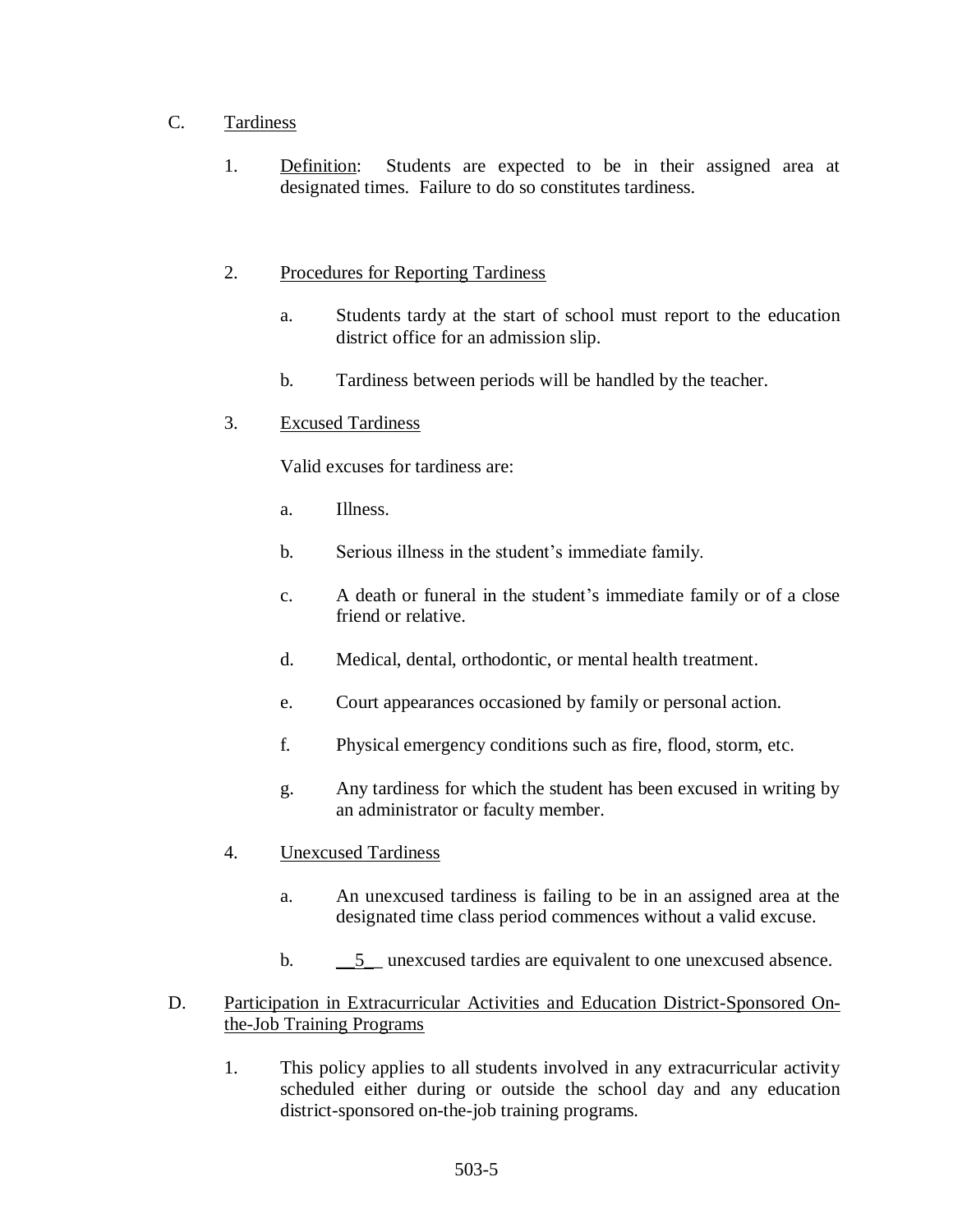- 2. School-initiated absences will be accepted and participation permitted.
- 3. A student may not participate in any activity or program if he or she has an unexcused absence from any class during the day.
- 4. If a student is suspended from any class, he or she may not participate in any activity or program that day.
- 5. If a student is absent from school due to medical reasons, he or she must present a physician's statement or a statement from the student's parent or guardian clearing the student for participation that day. The note must be presented to the coach or advisor before the student participates in the activity or program.

## **III. DISSEMINATION OF POLICY**

Copies of this policy shall be made available to all students and parents at the commencement of each school year. This policy shall also be available upon request in each assistant director's office.

## **IV. REQUIRED REPORTING**

#### A. Continuing Truant

Minn. Stat. § 260A.02 provides that a continuing truant is a student who is subject to the compulsory instruction requirements of Minn. Stat. § 120A.22 and is absent from instruction in an education district, as defined in Minn. Stat. § 120A.05, without valid excuse within a single school year for:

- 1. Three days if the child is in elementary school; or
- 2. Three or more class periods on three days if the child is in middle school, junior high school, or high school.

#### B. Reporting Responsibility

When a student is initially classified as a continuing truant, Minn. Stat. § 260A.03 provides that the education district attendance officer or other designated education district official shall notify the student's parent or legal guardian, by first class mail or other reasonable means, of the following:

- 1. That the child is truant;
- 2. That the parent or guardian should notify the education district if there is a valid excuse for the child's absences;
- 3. That the parent or guardian is obligated to compel the attendance of the child at school pursuant to Minn. Stat. § 120A.22 and parents or guardians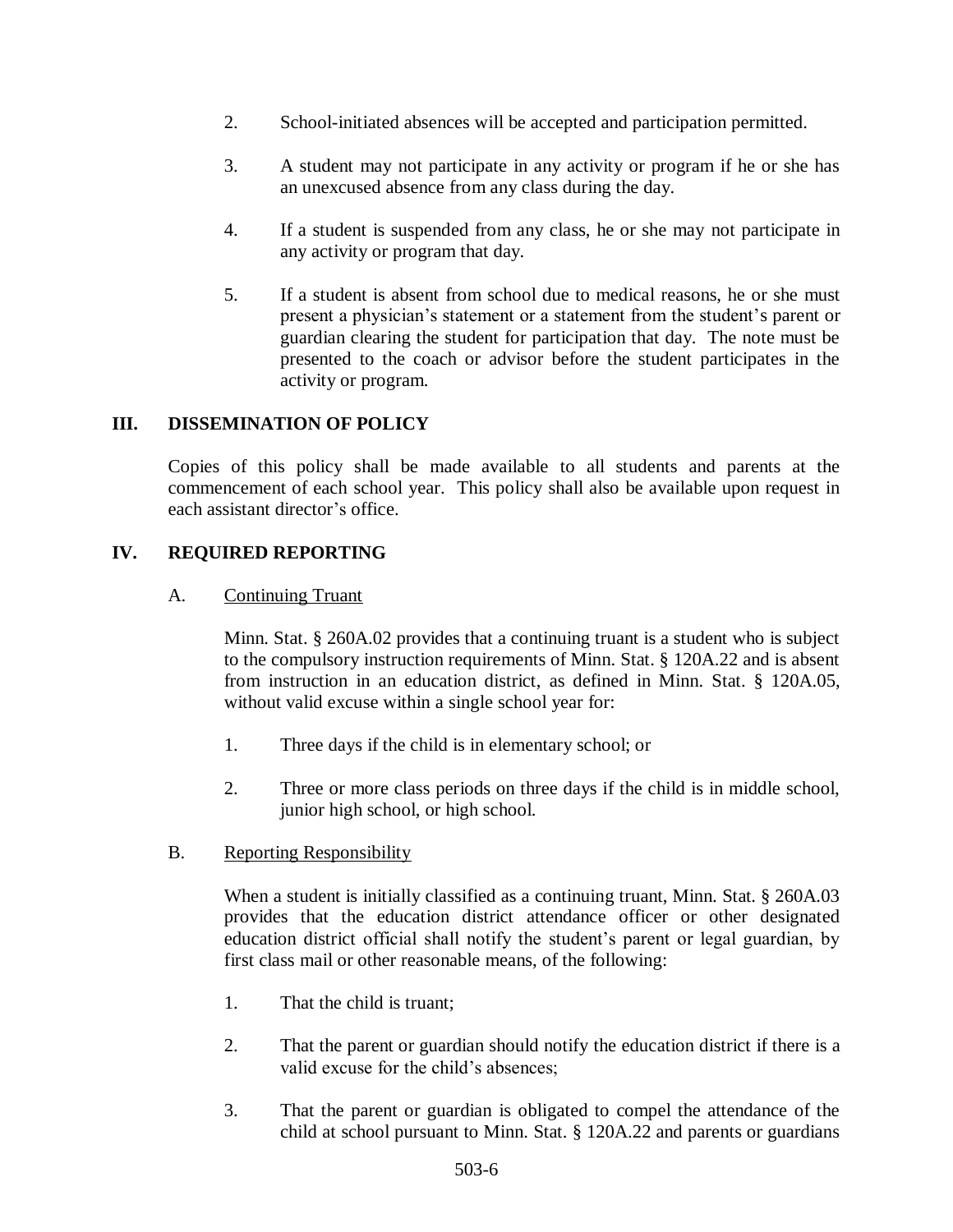who fail to meet this obligation may be subject to prosecution under Minn. Stat. § 120A.34;

- 4. That this notification serves as the notification required by Minn. Stat. § 120A.34;
- 5. That alternative educational programs and services may be available in the child's enrolling or resident district;
- 6. That the parent or guardian has the right to meet with appropriate education district personnel to discuss solutions to the child's truancy;
- 7. That if the child continues to be truant, the parent and child may be subject to juvenile court proceedings under Minn. Stat. Ch. 260;
- 8. That if the child is subject to juvenile court proceedings, the child may be subject to suspension, restriction, or delay of the child's driving privilege pursuant to Minn. Stat. § 260C.201; and

# *[Note: Where services and procedures under Minn. Stat. Ch. 260A are available within the education district, the following provisions should also be included in the policy.]*

- C. Habitual Truant
	- 1. A habitual truant is a child under the age of 17 years who is absent from attendance at school without lawful excuse for seven school days per school year if the child is in elementary school or for one or more class periods on seven school days per school year if the child is in middle school, junior high school, or high school, or a child who is 17 years of age who is absent from attendance at school without lawful excuse for one or more class periods on seven school days per school year and who has not lawfully withdrawn from school.
	- 2. An education district attendance officer shall refer a habitual truant child and the child's parent or legal guardian to appropriate services and procedures, under Minn. Stat. Ch. 260A.

| <b>Legal References:</b> | Minn. Stat. § 120A.05 (Definitions)                       |
|--------------------------|-----------------------------------------------------------|
|                          | Minn. Stat. § 120A.22 (Compulsory Instruction)            |
|                          | Minn. Stat. $\S$ 120A.24 (Reporting)                      |
|                          | Minn. Stat. § 120A.26 (Enforcement and Prosecution)       |
|                          | Minn. Stat. § 120A.30 (Attendance Officers)               |
|                          | Minn. Stat. § 120A.34 (Violations; Penalties)             |
|                          | Minn. Stat. §§ 121A.40-121A.56 (Pupil Fair Dismissal Act) |
|                          | Minn. Stat. § 260A.02 (Definitions)                       |